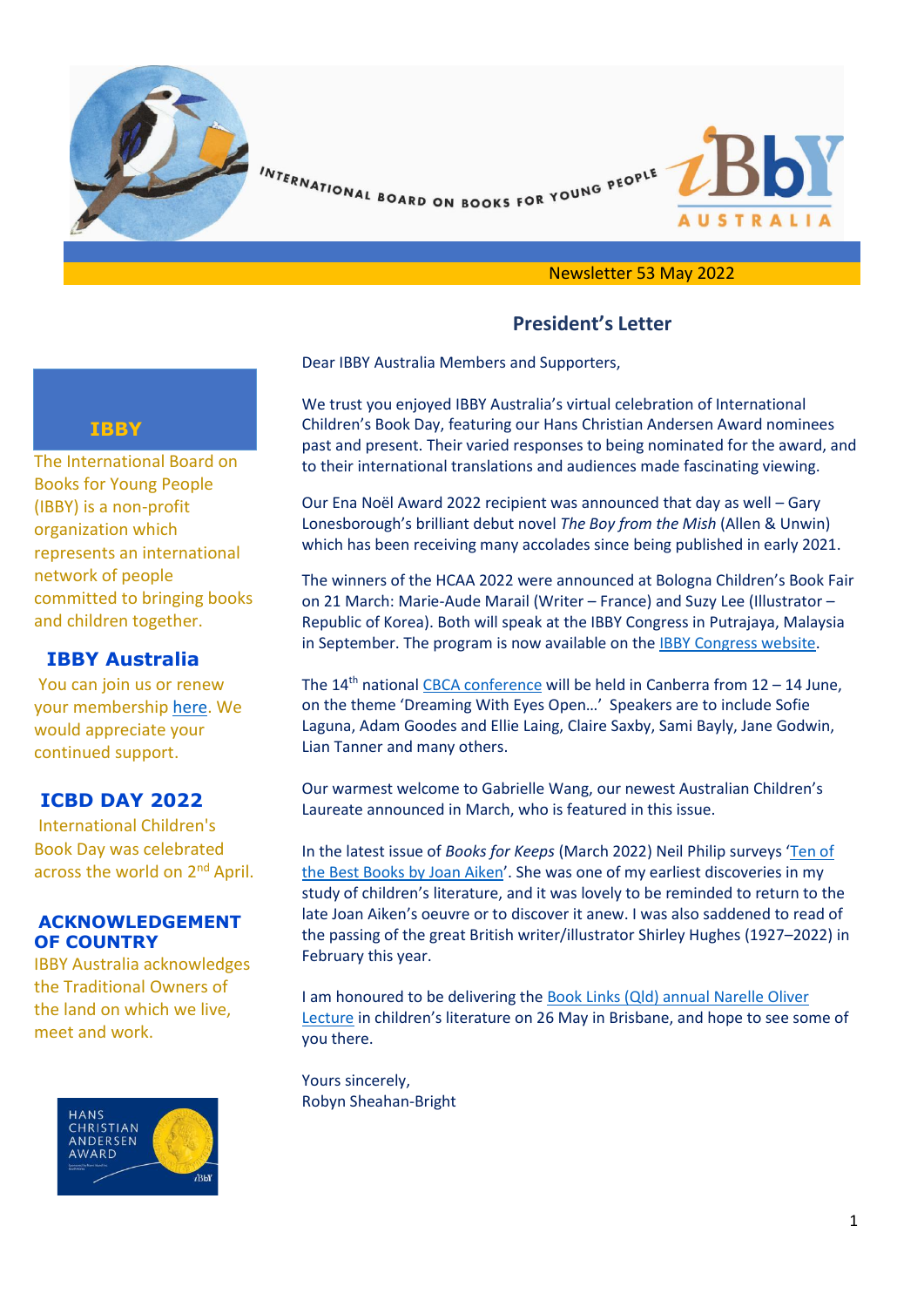# **INTERNATIONAL**

# **Congratulations**

#### **IBBY Honour List**

This list of international authors and illustrators nominated by member countries including Australia can be viewed [here.](https://www.ibby.org/awards-activities/awards/ibby-honour-list/ibby-honour-list-2022)

# **The 2022 Hans Christian Andersen Award Jury recommends**

In addition to the books of the shortlist nominees, the Jury has created a list of outstanding books from the 2022 nominees that they felt were important enough to merit translation everywhere so that children around the world could read them. View the books recommended by the HCAA Jury in 2022, 2020 and 2018 [here](https://www.ibby.org/awards-activities/awards/hans-christian-andersen-award/hans-christian-andersen-jury-recommends) and download the list of recommendations for 2022 [here.](https://www.ibby.org/archive-storage/The_Jury_Recommends_2022.pdf)

*The Astronaut's Cat*, illustrated and written by Tohby Riddle (Australia) and published by Allen & Unwin, was featured on the top of this list!



IBBY Australia congratulates all the creators shortlisted for the Book Of The Year Awards on April 29<sup>th</sup>. The CBCA Conference is coming up soon check the [website](https://cbca.org.au/national-conference#:~:text=The%20National%20CBCA%20Conference%202022%20will%20follow%20the,all%20our%20registrants%20to%20have%20completed%20double%20vaccination.) for details.

- 2

# **NEWS IBBY Australia Ena Noël Award Winner 2022**

The winner of the IBBY Australia Encouragement Award for a young emerging writer or illustrator was announced on April 2<sup>nd</sup>, International Children's Book Day.

# **Congratulations to Gary Lonesborough for his outstanding first novel,** *The Boy from the Mish* **(Allen & Unwin).**

In this brilliant and moving debut, the author skilfully weaves in issues such as racism, police intimidation and homophobia but also many joys, the support of elders and family, identity community, self-belief, friendships and one epic love story. The judges were impressed with the maturity of the writing, the strong and engaging plot development shown by the author, and the way he tackled the issues of growing up, all written with a powerful command of voice.

Gary Lonesborough is a Yuin writer, who grew up on the Far South Coast of NSW as part of a large proud Aboriginal family. Growing up a massive Kylie Minogue and North Queensland Cowboys fan, Gary was always writing as a child, and continued his creative journey when he moved to Sydney to study at film school.



The Ena Noël Medal presentation will take place later in the year.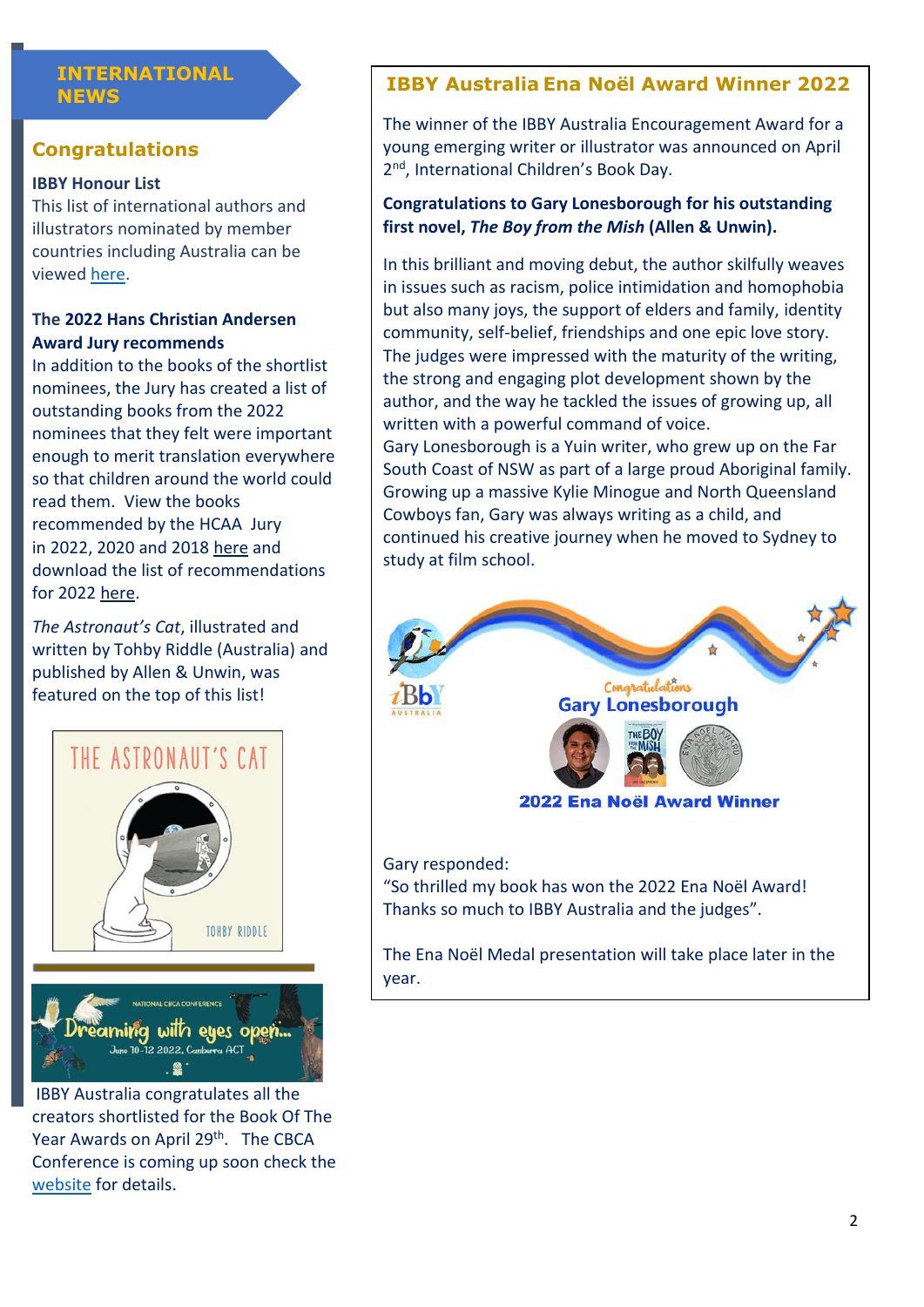# **IBBY News**

#### **Bologna Book Fair News**

**Winners of the 2022 IBBY-IREAD Outstanding Reading Promoter Award**

Sylvia Vardell, Chair of the IBBY Reading Promotion Jury of the International Board on Books for Young People (IBBY), announced the following winners:

**Zohreh Ghaeni** from Iran, nominated by the IBBY sections in

Canada and Iran; and **Jane Kurtz** from the United States, nominated by USBBY.

**Winner of the 2022 IBBY-ASAHI Reading Promotion Award**

Sylvia Vardell, Chair of the IBBY Reading Promotion Jury of the International Board on Books for Young People (IBBY), announced the 2022 winner:

**Pinnguaqta, a programme of Ilitaqsinniq – The Nunavut Literary Council,** from Canada.

Link here to the winners of the 2022 **Bologna [Ragazzi Cross](https://www.bolognachildrensbookfair.com/media/libro/press_release/2022/Cs_BRAW2022_ENG.docx.pdf)  [Media Award \(BRAW\)](https://www.bolognachildrensbookfair.com/media/libro/press_release/2022/Cs_BRAW2022_ENG.docx.pdf)**, the top prizes for children's books offered by the Bologna Children's Book Fair.

#### **ALMA Award announced at the Bologna Book Fair**

Congratulations to Eva Lindström, a Swedish picture book artist. She has published 35 solo titles and has illustrated many books by other authors. Her work has been honoured with multiple awards. See the 2022 announcement [here](https://alma.se/en/)

#### **2022 HANS CHRISTIAN ANDERSEN AWARD WINNERS**

Sixty-two candidates from 33 countries were nominated for the 2022 IBBY Hans Christian Andersen Award. Junko Yokota, President of the 2022 IBBY Hans Christian Andersen Award Jury, announced the winners at the Bologna Book Fair, March 22nd .

**Marie-Aude Murail** from France for Writing and **Suzy Lee** from the Republic of Korea for Illustration.

#### 2022 Author Winner Marie-Aude Murail

Over 30 years, Murail has written nearly a hundred books for children and young adults. Her dossier notes that in many ways, she embodies the values of IBBY: she is committed to the cause of children and reading and observes the world seriously, and with humour and caring optimism, opening numerous windows on the major stakes of contemporary society.

#### 2022 Illustrator Winner Suzy Lee

Quoted in her dossier, Lee says that picture books are 'a joyful form of play, presented in the most refined style that tells the most serious of stories' and describes herself as 'someone who plays together with the readers over a little bowl of stories that come alive through pictures.'

Profiles of all the 2022 Hans Christian Andersen Award nominees can be found in the *Bookbird* special Andersen issue #59/4 and o[n the IBBY website.](http://www.ibby.org/andersen-awards-2022)

#### **Dr. Robin Morrow AM Awarded Life Membership of IBBY Australia**

Hans Christian Andersen Award Juror and IBBY Australia Past President Dr Robin Morrow received her citation and Certificate on April 2nd International Children's Book Day. A formal presentation will be arranged at a later date.



Pictured: Karen Jameyson and Dr Robin Morrow

Photo: Margot Lindgren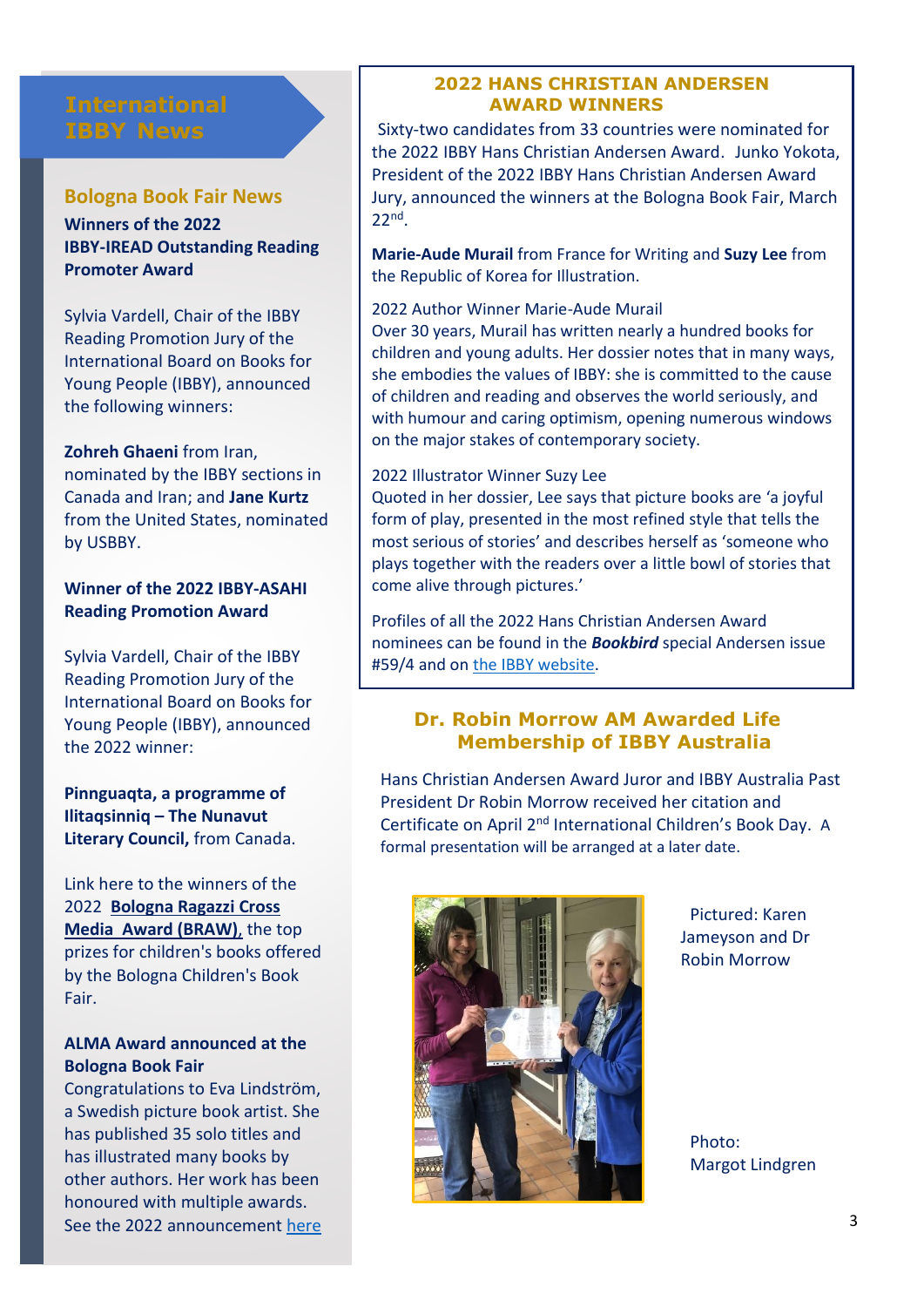# **IBBY Australia**

#### **Story Furnace**

IBBY Australia offers this special limited-edition print by internationally acclaimed Australian author/illustrator Shaun Tan. Shaun generously made available one original illustration, Story Furnace, for giclée digital prints in a limited edition of 200. Each print is signed and numbered with proceeds supporting the continued work of IBBY Australia. Prints can be purchased from [Books Illustrated,](https://www.booksillustrated.com.au/shop/the-story-furnace/) an IBBY supporter. [info@booksillustrated.com.au](mailto:info@booksillustrated.com.au)

#### Cost: \$150 (unframed) Australia \$15 postage Overseas \$35 postage



# **IBBY Outstanding Books For Young People With Disabilty**

 **[IBBY Australia](https://ibbyaustralia.wordpress.com/) has nominated ten titles for the IBBY Outstanding Books For Young People With Disabilty 2023.**  Titles selected for this prestigious collection, exhibition and catalogue are:

Nat Amoore, *The Right Way to Rock* (Penguin Random House)

Asphyxia, *Future Girl* (Allen & Unwin)

Robyn Bavati, *A Weekend with Oscar* (Walker Books Australia)

Kate Gordon, *Xavier in the Meantime* (Yellow Brick Books)

Kay Kerr, *Please Don't Hug Me* (Text Publishing)

Hayley Lawrence, *Skin Deep (*Scholastic)

Paul Russell, Nicky Johnston, ill. *The Incredibly Busy Mind of Bowen Bartholomew Crisp* (EK Books)

Nelly Thomas, Cat MacInnes, ill. *Some Brains; A Book Celebrating Neurodiversity* (Black Inc.)

Allayne L. Webster, *Sensitive (*UQP)

Anna Wheatley, *Peta Lyre's Rating Normal* (Allen & Unwin)

Read more about the IBBY Collection for Young People with Disabilities [here.](https://www.ibby.org/awards-activities/activities/ibby-collection-for-young-people-with-disabilities)

Two titles were featured in the annotated catalogue of the 2021 Selection [of Outstanding Books for Young People](https://www.ibby.org/fileadmin/user_upload/2021_IBBY_Outstanding_Catalogue.pdf)  [With Disabilities](https://www.ibby.org/fileadmin/user_upload/2021_IBBY_Outstanding_Catalogue.pdf).

# **New Australian Children's Laureate**

Gabrielle Wang is the new Australian Children's Laureate! IBBY Australia congratulates Gabrielle on this exciting new role. Link to her video [here.](https://www.childrenslaureate.org.au/)

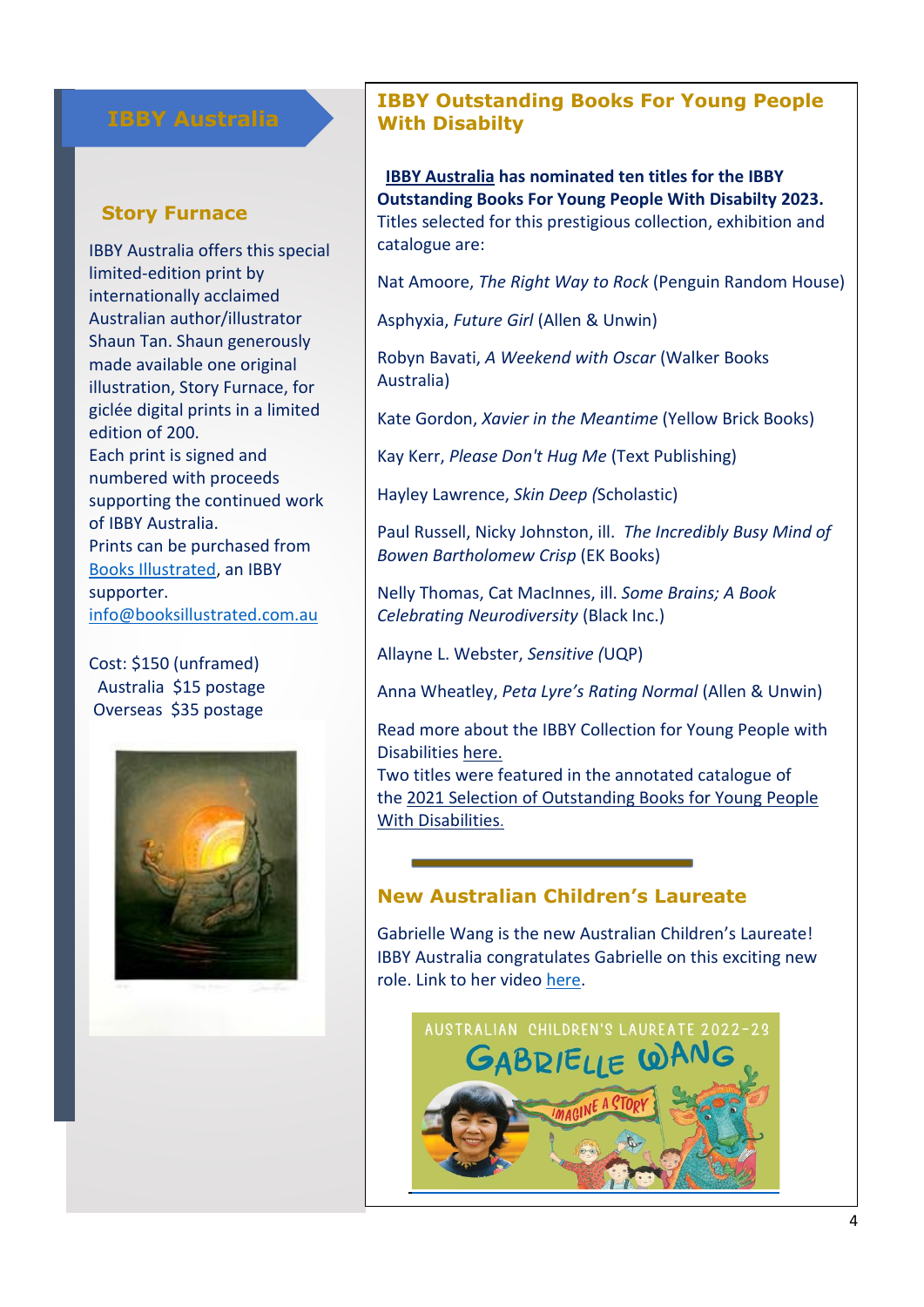# **Paul Collins 2021 Leila St John Award Recipient**

The Victorian Branch of the Children's Book Council of Australia (CBCA) announced Paul Collins as the 2021 recipient of the Leila St John Award. This annual award is for services to children's literature in Victoria for the previous year and was first presented in 1999. Paul launched Ford Street Publishing in 2007 and has written more than 140 books for children and young adults. He is commended for his contribution in enriching Australian children's literature through his commitment to children's publishing. Collins has been awarded a citation and medallion by CBCA VIC Branch and joins a list of esteemed past recipients from the children's literature community in Victoria.

# **Our Library**

On March 24th Bankstown Library hosted the launch of a special new book *Our Library* by Donna Rawlins. The Libraries as Communities group funded by a NDIS grant have developed training modules lead by Anne Rauch, Program Manager from [Plumtree.](http://www.plumtree.org.au/) The grant also assisted in funding this new picture book.

The book has been freely distributed widely to public libraries across Australia. Inviting a range of professionals to an advisory committee the group continues to trial and evaluate the modules and resources for children's librarians and staff of public libraires to further encourage inclusive programmes.

Copies of this brilliant hardcover title are also available for purchase in your bookshop in standard and large format size.

Pictured Advisory group members Claire Stuckey, author Donna Rawlins, Anne Raunch (Chair) and Marie Vlahakis.



#### **Indigenous Literacy Foundation News Translation Rights Project**

The two titles selected are *Run Like a Rabbit* by ILF Lifetime Ambassador Alison Lester, which has been translated into Garawa, and *What's That Noise?* by Sally Rippin with illustrations by Lorette Broekstra, which has been translated into Kriol and Garawa. These books will be available through the Book Buzz program. Further titles, including *Where is the Green Sheep?* written by Mem Fox and illustrated by Judy Horacek are on the way. This title has been translated into Kriol and Pitjantjatjara.

#### **Behind the scenes with Leo Timmers**

Timmers talks about his latest book *Elephant Island* in [this video.](https://www.youtube.com/watch?v=K3WT_BloLRY)  Click here to see a short clip of his work [On Elephant's Island](https://www.youtube.com/watch?v=CgOF_KSXEhg) Thank you to Gecko Press for this link and English translation.

# **From the past: Miranda Harrowell AM**

[Click here](https://ibbyaustralia.wordpress.com/2022/05/04/a-member-remembers/) to see the full article as Miranda shares decades of IBBY events from 1978. Picture shows Australians in New York in 1990.